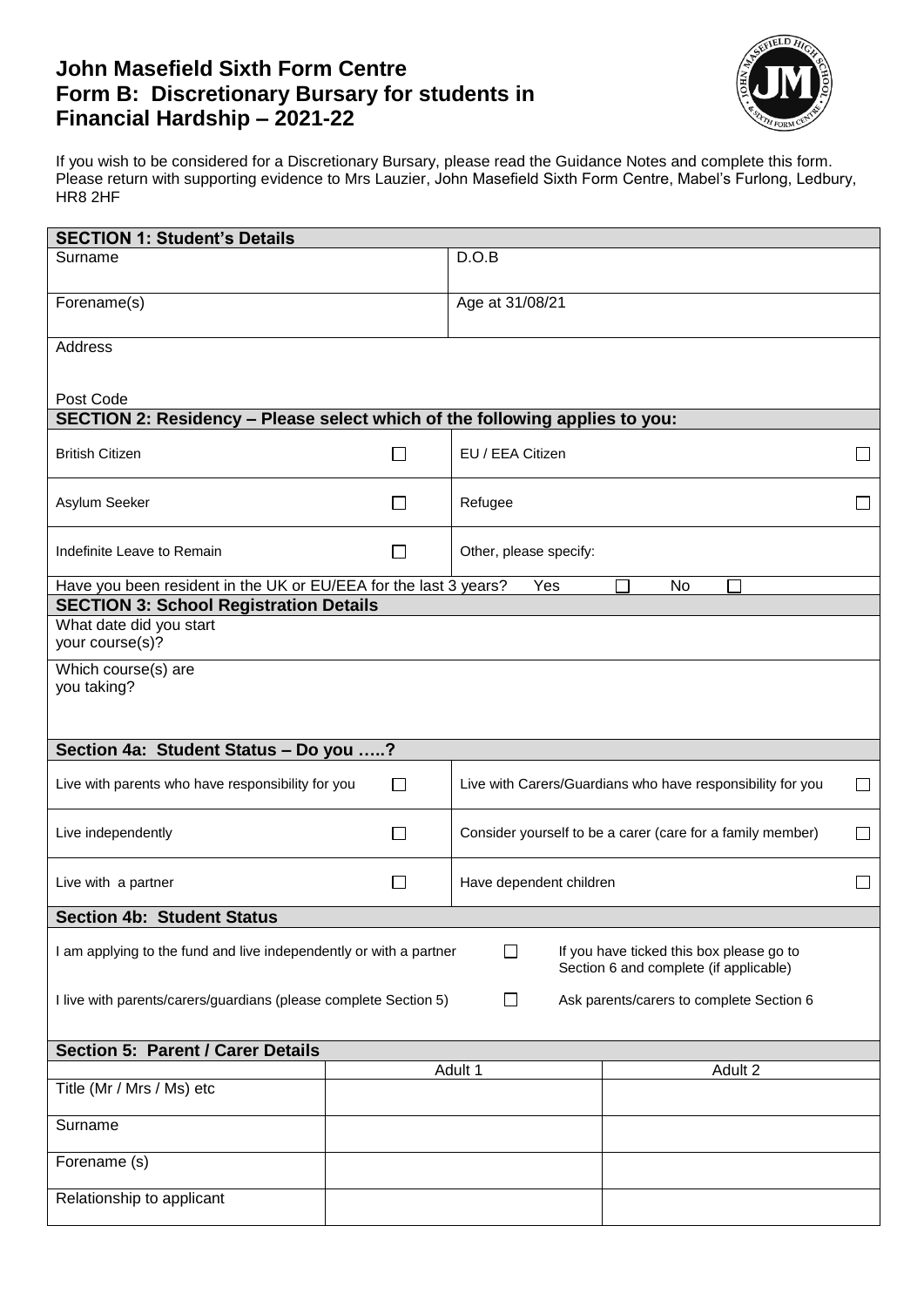| Did you receive Free School Meals in 2020-21: □<br>YES - if yes, please provide evidence and go to Section 7                                                                                                                                                                    |                                            |  |  |  |  |
|---------------------------------------------------------------------------------------------------------------------------------------------------------------------------------------------------------------------------------------------------------------------------------|--------------------------------------------|--|--|--|--|
| NO - if no, go to Section 6                                                                                                                                                                                                                                                     |                                            |  |  |  |  |
| <b>SECTION 6: Assessment of Household Income</b>                                                                                                                                                                                                                                |                                            |  |  |  |  |
| Please tick and enclose proof, if you are in receipt of any of the following:                                                                                                                                                                                                   |                                            |  |  |  |  |
| Salary from Employment                                                                                                                                                                                                                                                          |                                            |  |  |  |  |
| Income Support or Universal Credit                                                                                                                                                                                                                                              | Guaranteed Element of State Pension Credit |  |  |  |  |
| Child Tax Credit/Working Tax Credit                                                                                                                                                                                                                                             | Personal Independence Payment              |  |  |  |  |
| <b>Employment Support Allowance</b>                                                                                                                                                                                                                                             |                                            |  |  |  |  |
| Income based Job Seekers Allowance (JSA)                                                                                                                                                                                                                                        | <b>Housing Benefit</b>                     |  |  |  |  |
| <b>Disability Living Allowance</b>                                                                                                                                                                                                                                              | Not in receipt of any of the above         |  |  |  |  |
| Please note, we will need to see recent evidence (no more than 3 months old) of the benefit received, proof of<br>household income (3 monthly or 4 weekly most consecutive payslips or P60 for 2020-21) or the most recent accounts<br>for self-employment                      |                                            |  |  |  |  |
|                                                                                                                                                                                                                                                                                 | Under £20,817                              |  |  |  |  |
| In which bracket does your gross annual household<br>income in the last tax year fall (including benefits)?                                                                                                                                                                     | Between £20,818 - £30,810                  |  |  |  |  |
|                                                                                                                                                                                                                                                                                 | Over £30,811                               |  |  |  |  |
| Has your household been affected by redundancy in the last 12 months?<br>Has your household had a change in financial or personal circumstances in the last 12 months?                                                                                                          | $No$ $\Box$<br>$Yes \Box$                  |  |  |  |  |
| Please indicate number of dependent children in the household:                                                                                                                                                                                                                  |                                            |  |  |  |  |
| Please provide evidence of household income for the last tax year e.g P60, Tax Credit Award Notice or accounts if self-employed,                                                                                                                                                |                                            |  |  |  |  |
| <b>SECTION 7: Type of Financial Assistance requested</b>                                                                                                                                                                                                                        |                                            |  |  |  |  |
| Please list details of financial assistance you wish to apply for. If possible, documentary<br>evidence of these costs must be provided to support your application. Examples are:<br>Transport, Books, Course-related costs (including trips), Open Day visits, Equipment etc. | $Cost(s)$ £                                |  |  |  |  |
|                                                                                                                                                                                                                                                                                 |                                            |  |  |  |  |
|                                                                                                                                                                                                                                                                                 |                                            |  |  |  |  |
|                                                                                                                                                                                                                                                                                 |                                            |  |  |  |  |
|                                                                                                                                                                                                                                                                                 |                                            |  |  |  |  |
|                                                                                                                                                                                                                                                                                 |                                            |  |  |  |  |
|                                                                                                                                                                                                                                                                                 |                                            |  |  |  |  |
|                                                                                                                                                                                                                                                                                 |                                            |  |  |  |  |
|                                                                                                                                                                                                                                                                                 |                                            |  |  |  |  |
| <b>SECTION 8: Additional information</b>                                                                                                                                                                                                                                        |                                            |  |  |  |  |
| Please use this space to give any additional information to support your application:                                                                                                                                                                                           |                                            |  |  |  |  |
|                                                                                                                                                                                                                                                                                 |                                            |  |  |  |  |
|                                                                                                                                                                                                                                                                                 |                                            |  |  |  |  |
|                                                                                                                                                                                                                                                                                 |                                            |  |  |  |  |
|                                                                                                                                                                                                                                                                                 |                                            |  |  |  |  |